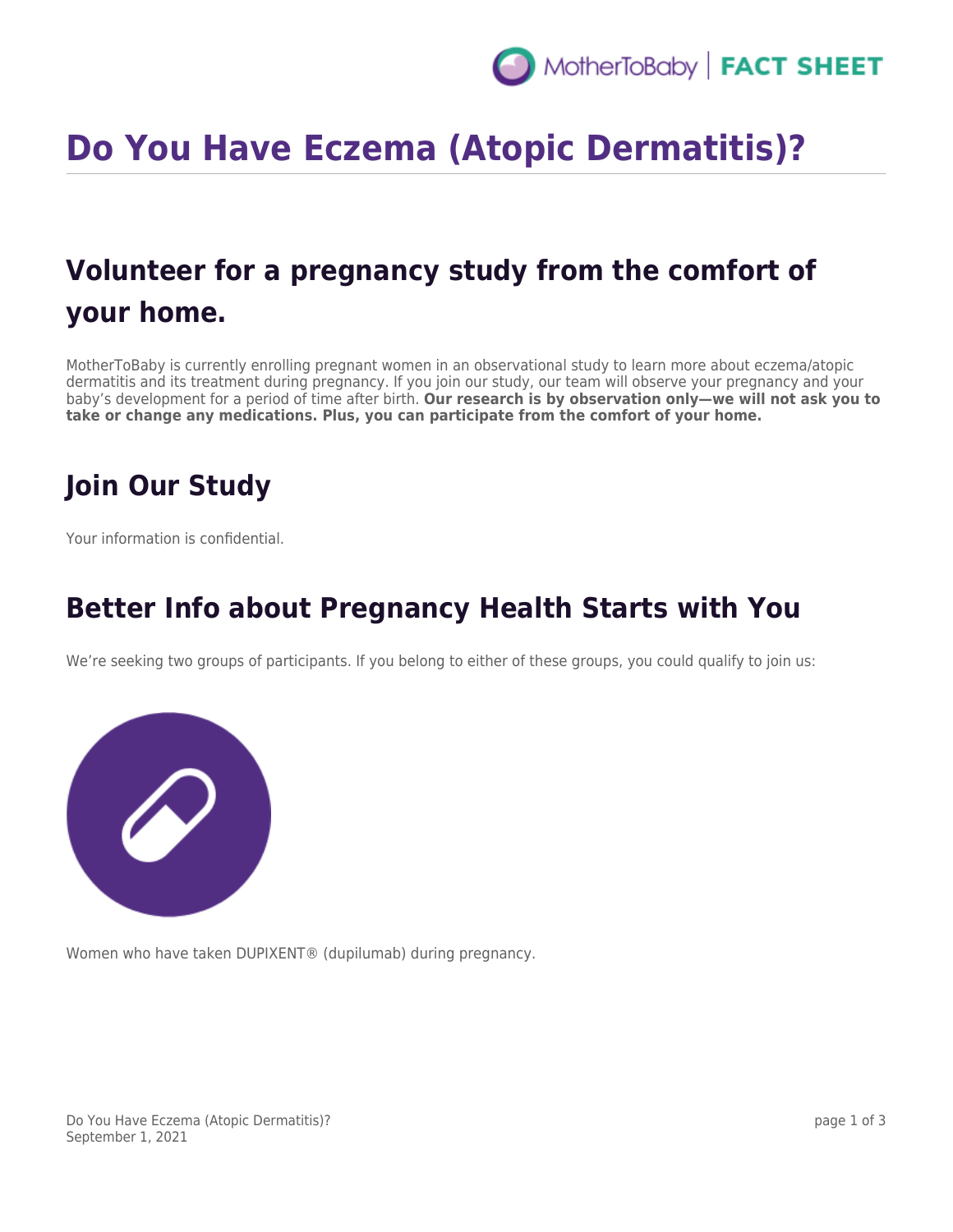



Women who have eczema/atopic dermatitis and have not taken this medication during pregnancy.

All of our studies include:



1-3 phone interviews during your pregnancy and at least 1 interview after you have your baby. Some studies may have additional interviews.



Your permission to obtain a copy of your and your baby's medical records from your healthcare providers.